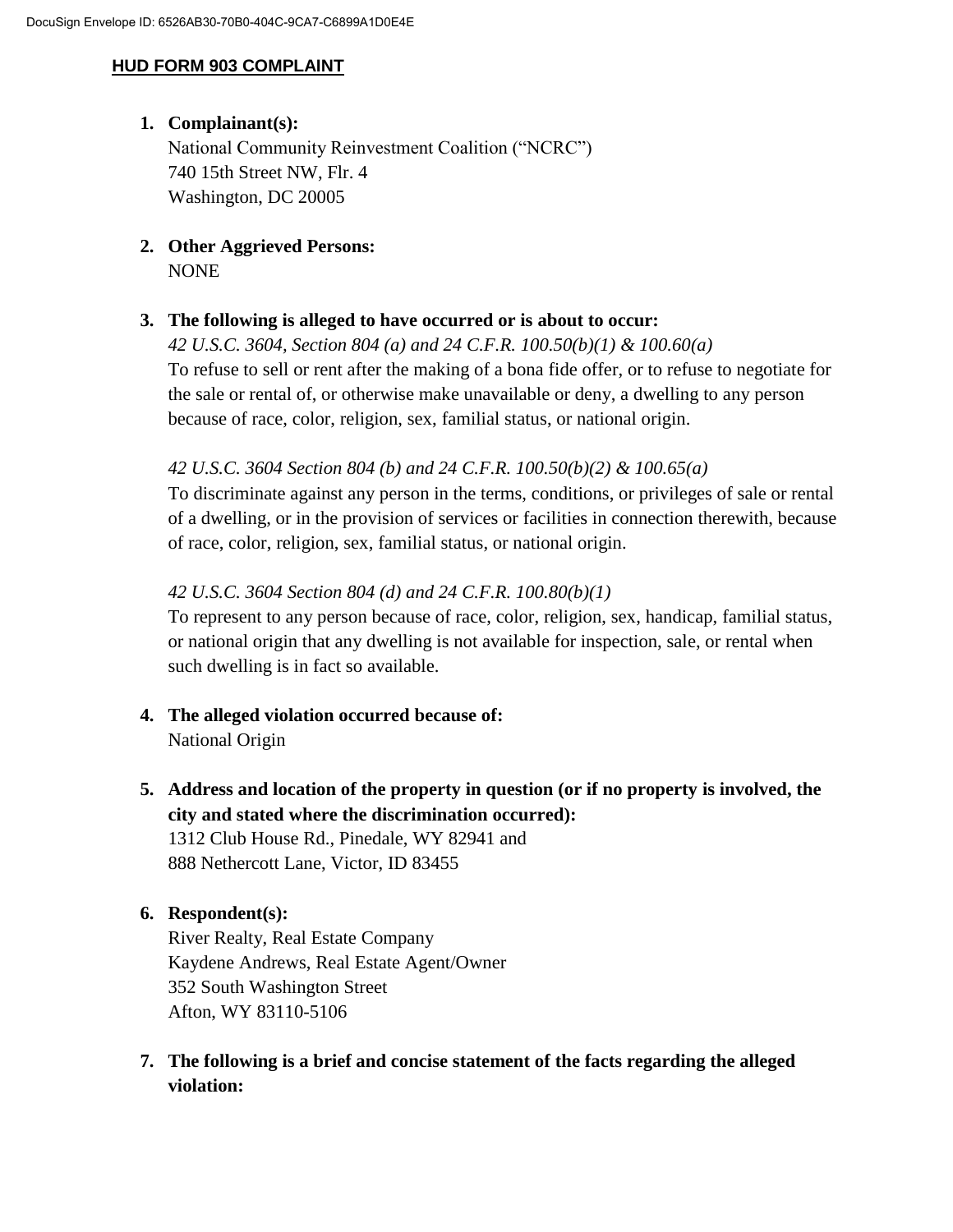#### **HUD FORM 903 COMPLAINT**

The NCRC's fair housing testing program evaluates fair housing practices throughout the United States to combat discriminatory housing practices.

As part of the testing program, NCRC's compliance manager researched racially identifiable names and developed email addresses for White tester profiles and Asian American tester profiles. The NCRC created email address ScottMcAvoy3009@gmail.com to be an identifiably White profile belonging to "Scott McAvoy" and email address BingwenCheung@protonmail.com to be an identifiably Asian American profile belonging to "Bingwen Cheung."

On April 8, 2020, NCRC conducted 2 match paired sales tests via email on Respondent Kaydene Andrews, the owner of River Realty, based on the protected class of National Origin. During the initial test, Respondent received emails about a home for sale located at 1312 Club House Rd., Pinedale, WY 82941 from the tester profiles of Scott McAvoy (White) and Bingwen Cheung (Asian American). The Respondent responded to the email from Scott later that day, but declined to provide a response to Bingwen. Respondents' failure to provide a response indicates a difference in treatment that would hinder an Asian American's access to housing. Additionally, when Scott did not respond to the email response from Respondent, Respondent emailed him again on April 9, 2020, to ask about his interest in the home.

The NCRC conducted a follow-up test to confirm the findings were not a single isolated incident but rather a reflection of Respondent's discriminatory behavior. In the second test, Respondent received emails about a different home for sale located at 888 Nethercott Lane, Victor, ID 83455 from two new testing profiles: "Garrett Hartman" and "Hao Nguyen". The email from HaoNguyen3949@gmail.com was sent on April 8, 2021, and the email from Garrett.C.Hartman7@gmail.com was sent on April 9, 2021. Respondent Andrews repeated the discriminatory behavior demonstrating a difference in treatment by responding (on April 10, 2021) to the email received from Garrett while ignoring the email received from Hao.

# **8. The most recent date on which the alleged discrimination occurred:**  April 10, 2021

**9. Types of federal funds identified:**  None

## **10. The acts alleged in this complaint, if proven, may constitute a violation of the following:**